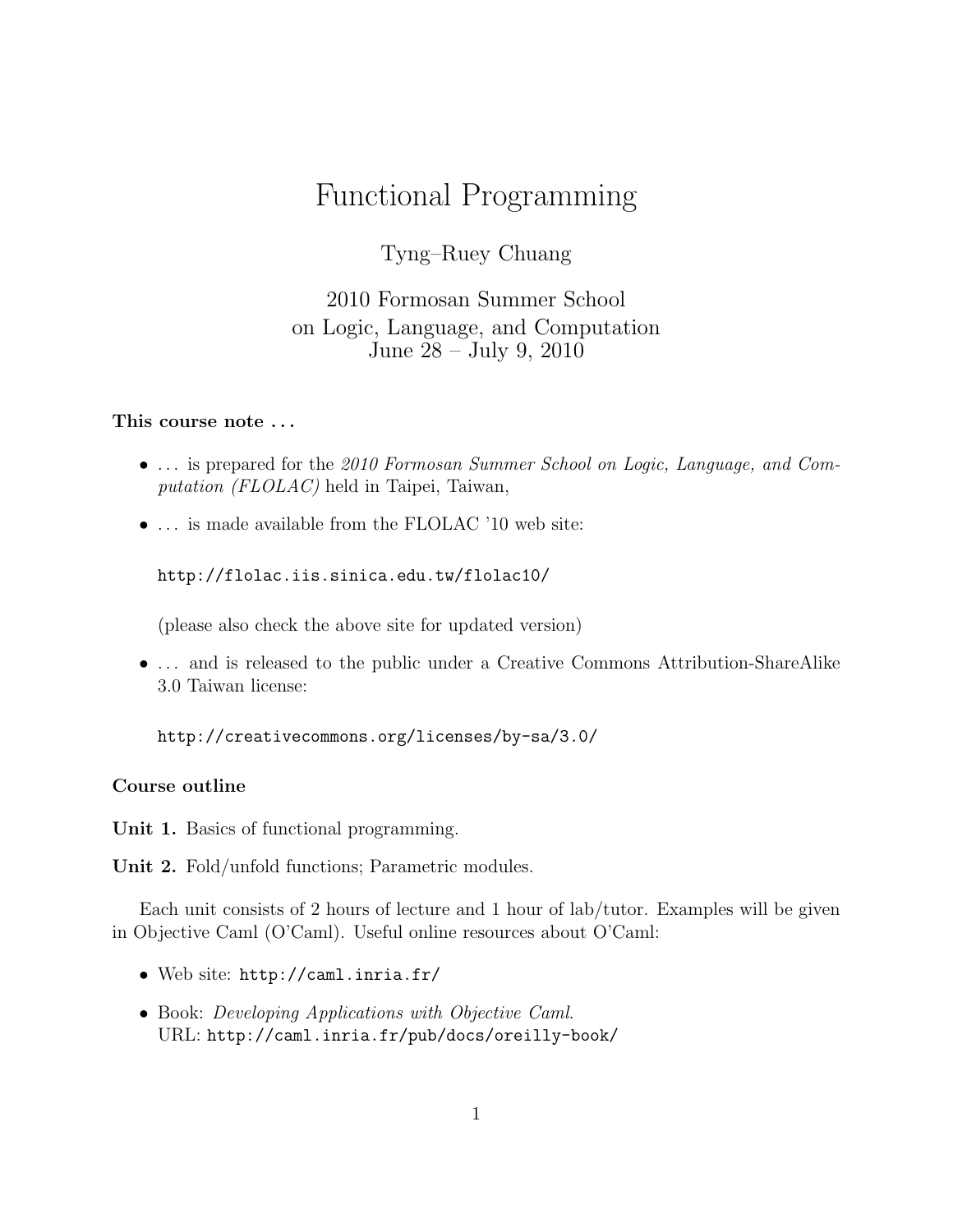# 1 Basics of functional programming

# 1.1 Function, evaluation, and binding

```
Functions
```

```
let x = 1let y = x + 1let succ n = n + 1let z = succ y• val x : int = 1val y : int = 2val succ : int \rightarrow int = \langlefun>
     val z : int = 3let sum x y = x + ylet five = sum 2 3
   • val sum : int \rightarrow int \rightarrow int = \langlefun>
     val five : int = 5
let plus3 = sum 3let seven = plus3 4
   • val plus3 : int \rightarrow int = \langlefun>
     val seven : int = 7
```
#### Anonymous functions

```
let succ = fun n \rightarrow n + 1let one = succ 0let two = (fun n \rightarrow n + 1) one
   • val succ : int \rightarrow int = \langlefun>
      val one : int = 1val two : int = 2let sum = fun x \rightarrow fun y \rightarrow x + ylet plus3 = sum 3• val sum : int \rightarrow int \rightarrow int = \langlefun>
      val plus3 : int \rightarrow int = \langlefun>
let twice = fun f \rightarrow fun x \rightarrow f (f x)
let plus6 = twice plus3
let seven = plus6 one
   • val twice : ('a \rightarrow 'a) \rightarrow 'a \rightarrow 'a = \langle fun \rangleval plus6: int \rightarrow int = \langlefun>
      val seven : int = 7
```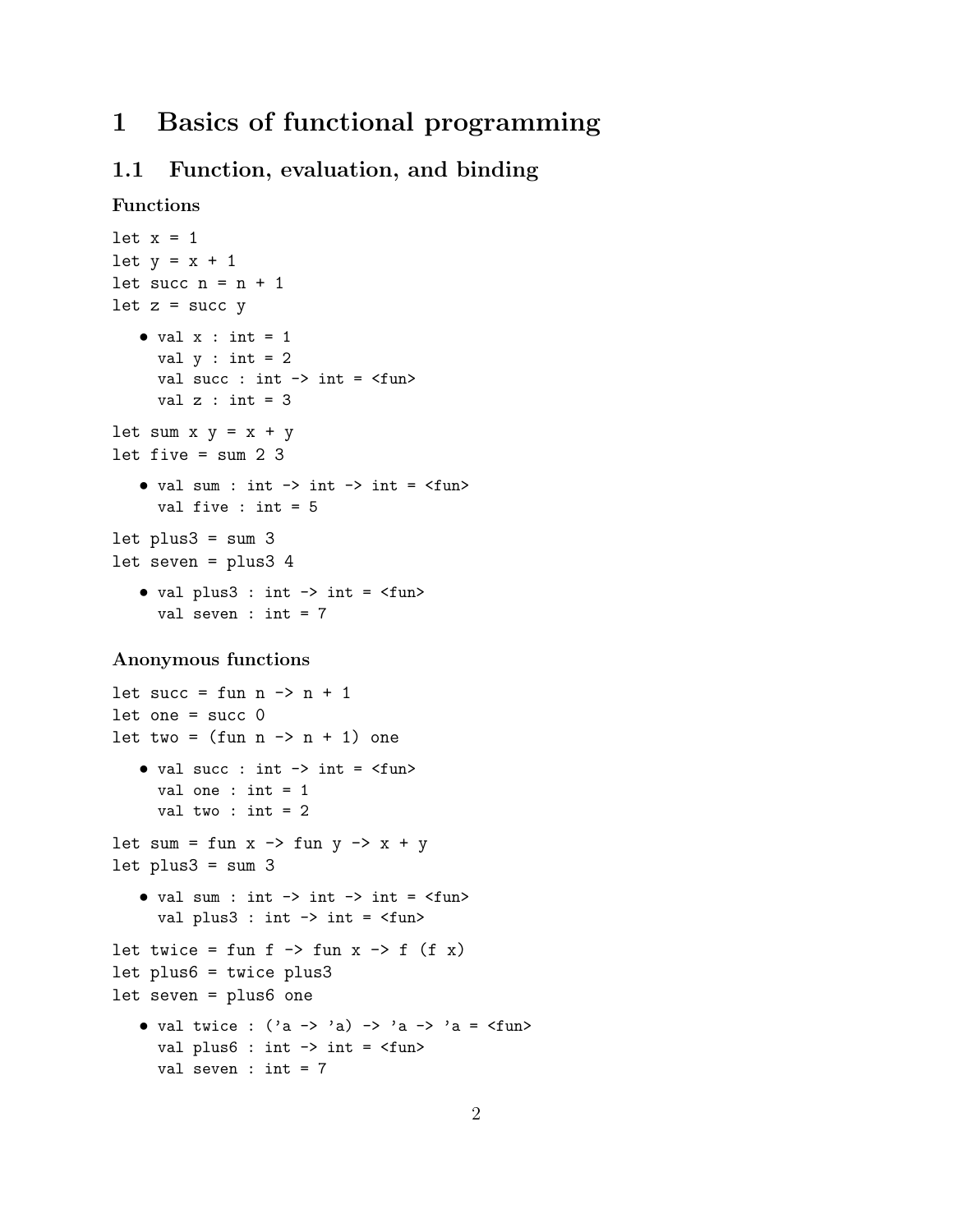Functions as arguments and as results

```
let compose f g = fun x \rightarrow f (g x)let plus3 n = n + 3
let times2 n = n * 2let this = compose plus3 times2 1
let that = compose times2 plus3 1
   • val compose : ('a \rightarrow 'b) \rightarrow ('c \rightarrow 'a) \rightarrow 'c \rightarrow 'b = \langle func \rangleval plus3 : int -> int = <fun>
      val times2: int \rightarrow int = \langlefun\rangleval this : int = 5val that : int = 8let twice f = compose f f
let what = twice (fun n \rightarrow n + n)
let guess = what 1
    • val twice : ('a \rightarrow 'a) \rightarrow 'a \rightarrow 'a = \frac{\text{tun}}{\text{}}val what : int \rightarrow int = \langlefun\rangleval guess : int = 4
```
# Notations in O'Caml

Function application is just juxtaposition, and is left associative. These two definitions are the same:

- let this = compose plus3 times2 1
- let this = ((compose plus3) times2) 1

Function abstraction is right associative. These two definitions are the same:

• let sum = fun  $x \rightarrow$  fun  $y \rightarrow x + y$ 

val sum : int  $\rightarrow$  int  $\rightarrow$  int =  $\langle$ fun>

• let sum = fun  $x \rightarrow$  (fun  $y \rightarrow x + y$ )

val sum : int  $\rightarrow$  (int  $\rightarrow$  int) =  $\langle$ fun>

#### Evaluation in O'Caml

- Expressions are evaluated before they are passed as arguments to the function body.
- The function body is evaluated only when all the arguments are evaluated.
- Functions can be partially applied.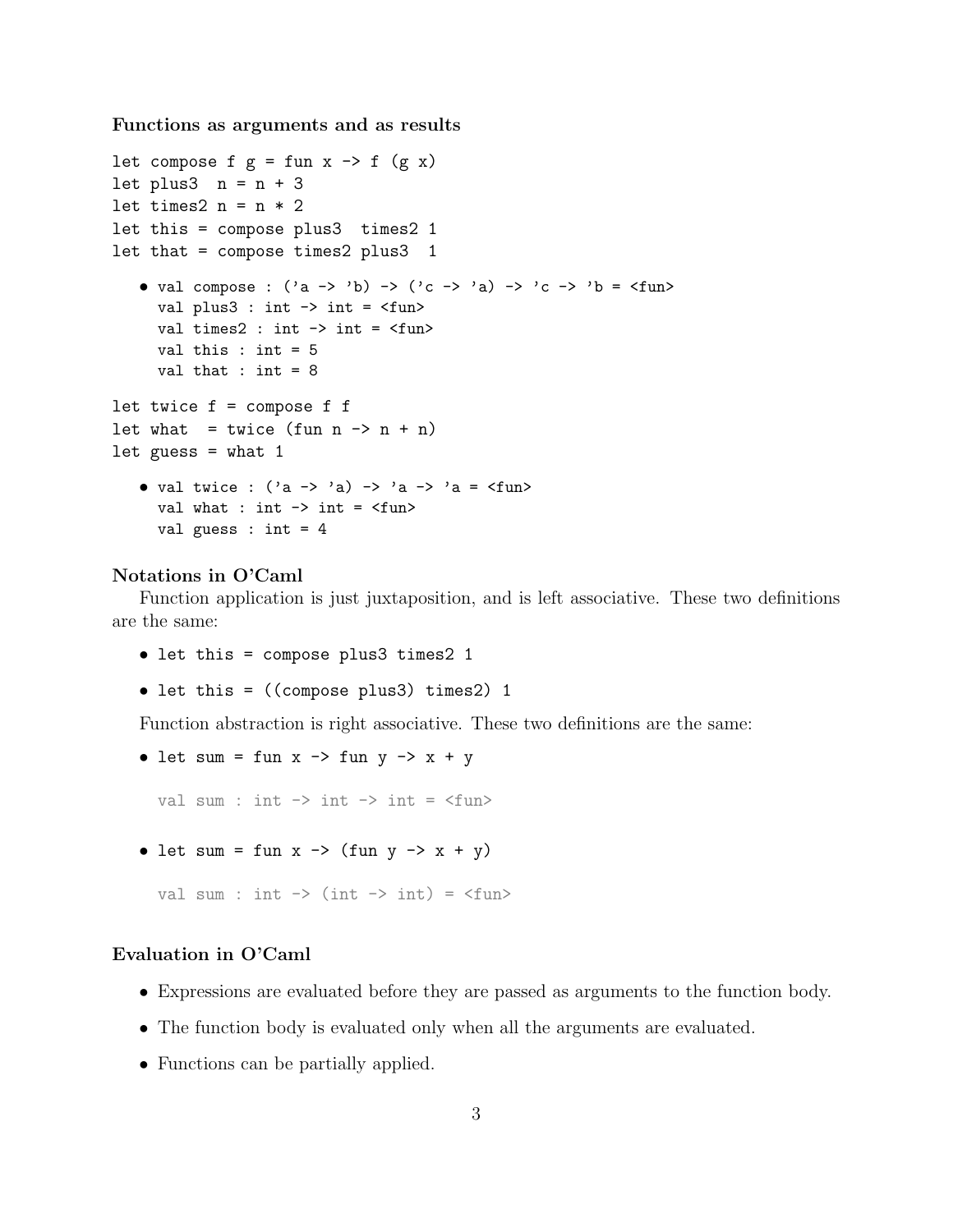# Binding in O'Caml

- Lexical binding: Expressions are evaluated and bound to the corresponding identifiers in the order they appear in the program text.
- Nested binding: Outer bindings are shadowed by inner bindings.

```
let x = 100let f y = let x = x + y in xlet x = 10let z = f x
```
• Simultaneous binding: Several bindings occur at the same time under the same environment.

let  $x = z$ and  $z = x$ 

• Recursive binding: Identifiers can be referred to when they are being defined.

```
let rec fac n = if n \le 0 then 1 else n * (fac (n -1))let six = fac 3
```
# Recursive functions: examples

• Expressiveness: Euclid's algorithm for greatest common divisor (gcd), assuming integers  $m, n > 0$ :

```
let rec gcd m n =
     if m \mod n = 0then n
        else gcd n (m mod n)
let u = \gcd 57 38let v = \text{gcd } 38 59
```
• The danger of non-terminating computation:

```
let rec loop x = loop xlet oops = loop 0
```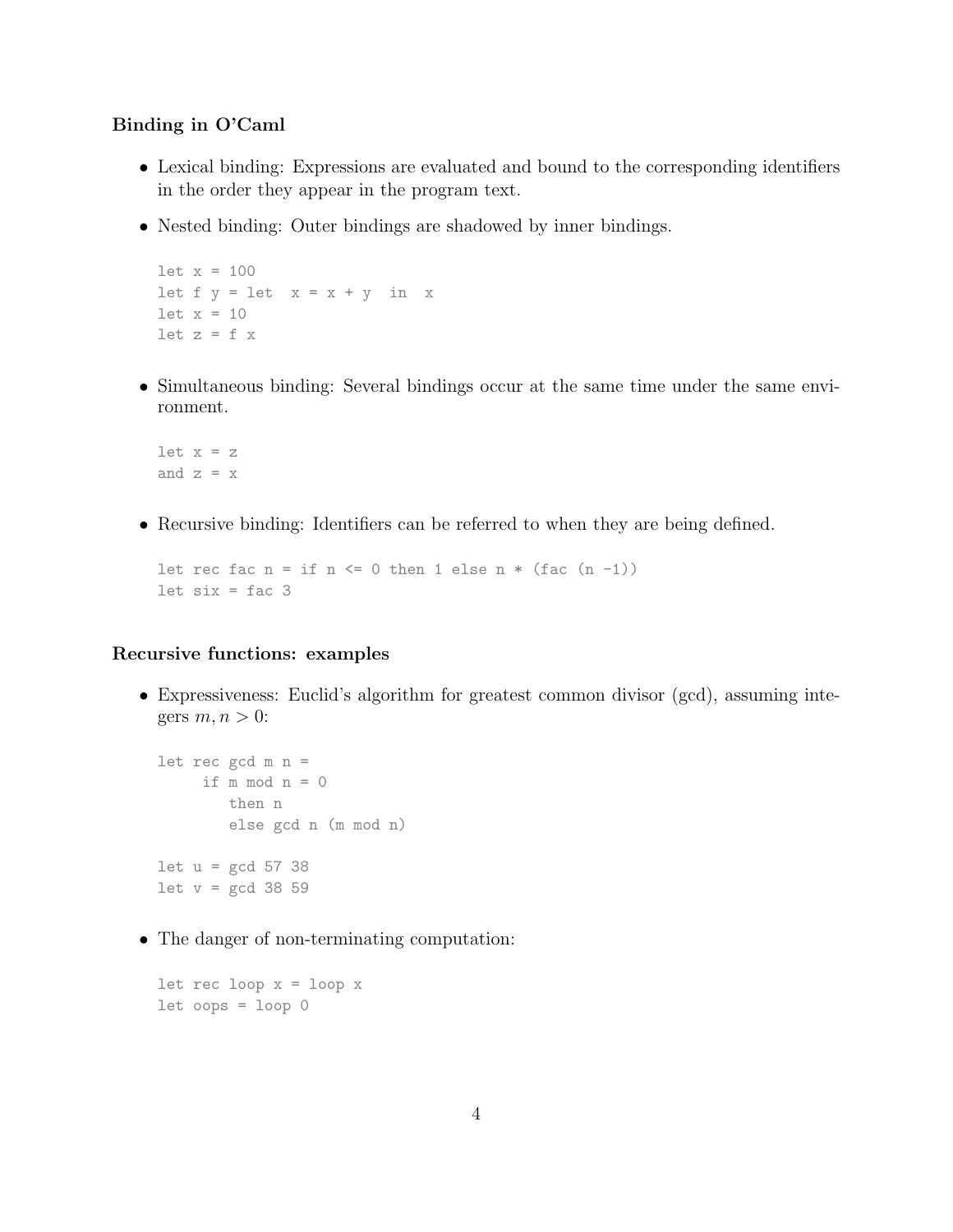# 1.2 Data types

Built-in data types in O'Caml

type int  $0, -1, \ldots$ type char  $\{a', \dots, a'\}$ type string  $"\$  " $0'$ Caml $\'$  is a fine language. $\n\cdot \ldots$ type float 3.14159, 0.314159e1, ... type unit  $=$  () type bool  $=$  false  $|$  true type 'a list =  $[] \mid ::$  of 'a \* 'a list  $[]$ , true::false:: $[]$ ,  $[1; 2; 3]$ , ... type 'a option = None | Some of 'a None, Some 17, Some [None; Some true], ...

Built-in type operators in O'Caml

Cartesian product

type  $int\_pair = int * int$ let rec  $gcd(m, n) =$ if  $m \mod n = 0$ then n else gcd (n, m mod n)

val gcd : int  $*$  int  $\rightarrow$  int =  $\langle$ fun $\rangle$ 

Function space

type  $int2int2int = int -\gt int -\gt int$ let rec  $gcd m n =$ if  $m \mod n = 0$ then n else gcd n (m mod n)

val gcd : int  $\rightarrow$  int  $\rightarrow$  int =  $\langle$ fun>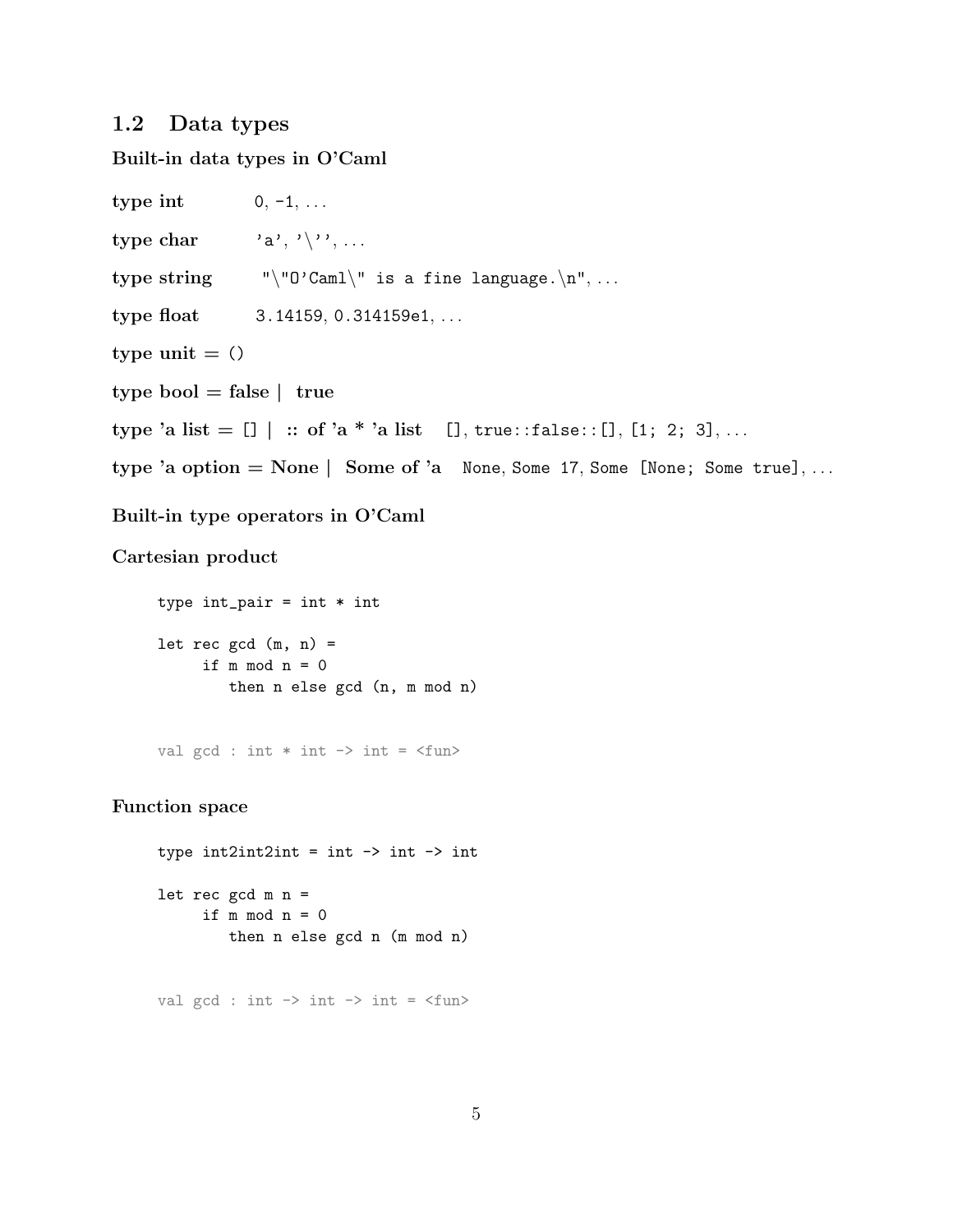Expressions, values, and types

• Well-typed expressions:

0,  $(1 + 2)$ ,  $(sum 2 3)$ ,  $fun x \rightarrow fun y \rightarrow x + y)$ ,  $(2, true)$ 

• Ill-typed expressions:

 $(1 + '2')$ ,  $(sum 2 3.0)$ ,  $((fun x -> fun y -> x + y) 0 1 2)$ 

• All O'Caml values have types:

val sum : int  $\rightarrow$  int  $\rightarrow$  int =  $\langle$ fun> val five : int = 5

• Some values are polymorphic:

```
val twice : (\lambda a \rightarrow \lambda a) \rightarrow \lambda a \rightarrow \lambda a = \langle f \rangleval empty_list : 'a list = []
```
• Expressions are statically checked to ensure they always evaluate to values.

# O'Caml is strict

- O'Caml insists on evaluating the arguments in a function application though the arguments may not be required for the computation in the function body. O'Caml is called a strict language.
- Some functional language, e.g., Haskell, will evaluate the function arguments only when they are demanded by the computation in the function body. These languages are non-strict.
- What is wrong in this picture (in O'Caml):

```
let oracle () = ...let choice this that =
      if oracle () then this else that
• let rec loop x = loop x
```
let oops = choice (loop 0) 0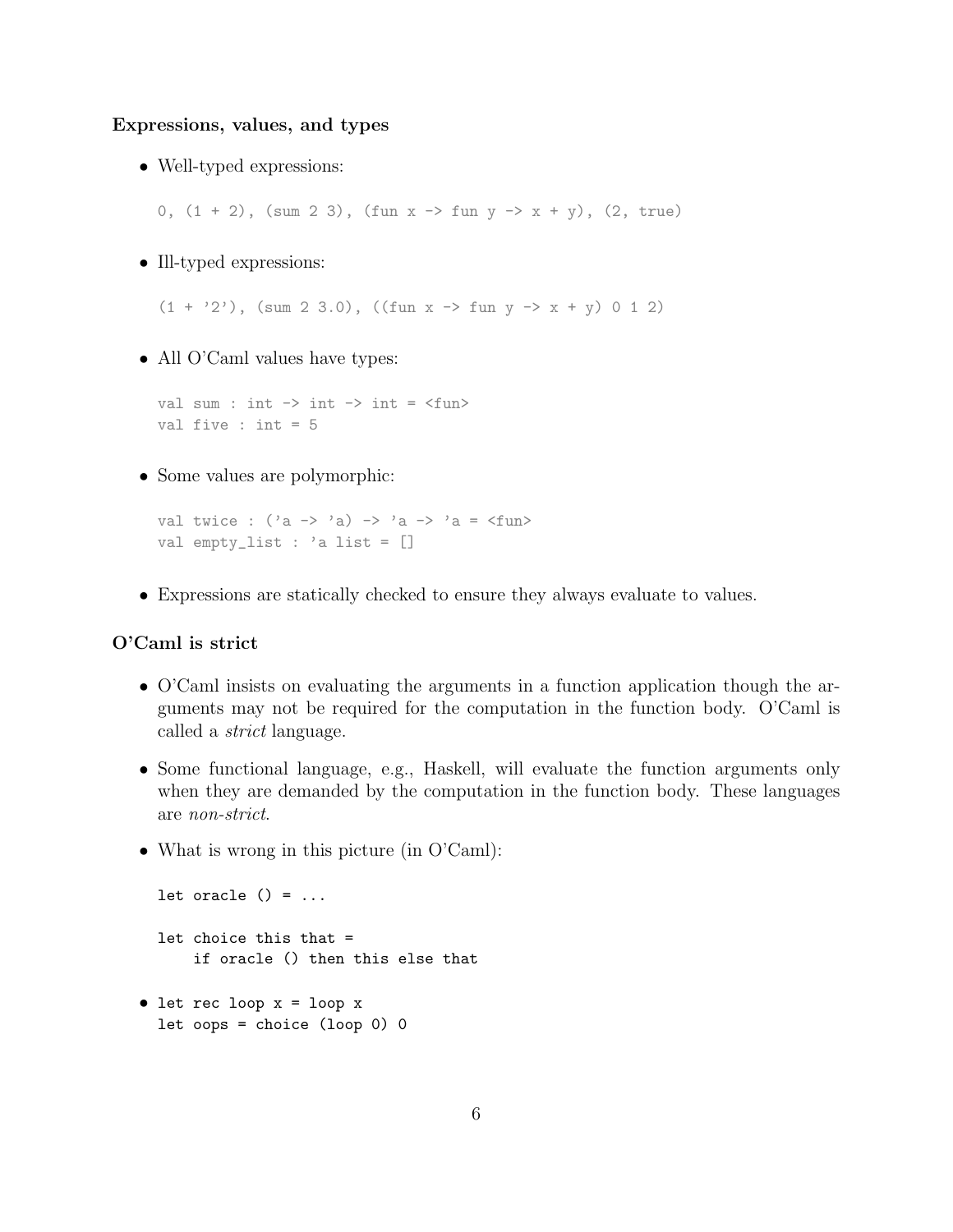# Functions to the rescue!

```
let rec loop x = loop xlet choice this that =
     if oracle () then this else that
let new_choice this that =
     if oracle () then this () else that ()
let was = choice (logo) 0
let now = new_choice (fun () \rightarrow loop 0) (fun () \rightarrow 0)
val choice : 'a \rightarrow 'a \rightarrow 'a = \langlefun>
val new_choice : (unit \rightarrow 'a) \rightarrow (unit \rightarrow 'a) \rightarrow 'a = \langle fun \rangle
```
# What about variables?

- We can bind values to identifiers; once an identifier is bound, its value never changes. Of course, bindings can be nested hence, for the same identifier, the inner binding may shadow outer binding.
- Can one implement a counter using only functions?
- We can implement *many* counters using only functions!

```
\bullet let init value = fun () -> value
   let read counter = counter ()let step counter more = fun () \rightarrow read counter + more
   val init : a \rightarrow unit \rightarrow a = <fun>
   val read : (unit \rightarrow 'a) \rightarrow 'a = \langle fun \rangleval step : (\text{unit} \rightarrow \text{int}) \rightarrow \text{int} \rightarrow \text{unit} \rightarrow \text{int} = \langle \text{fun} \rangle
```
# Counters via functions

```
let init value = fun () \rightarrow value
let read counter = counter ()
let step counter more = fun () \rightarrow read counter + more
let mem = init 0
let x = step mem 1
let y = step mem 2
let z = step x 100
let x_y_z = (read x, read y, read z)
```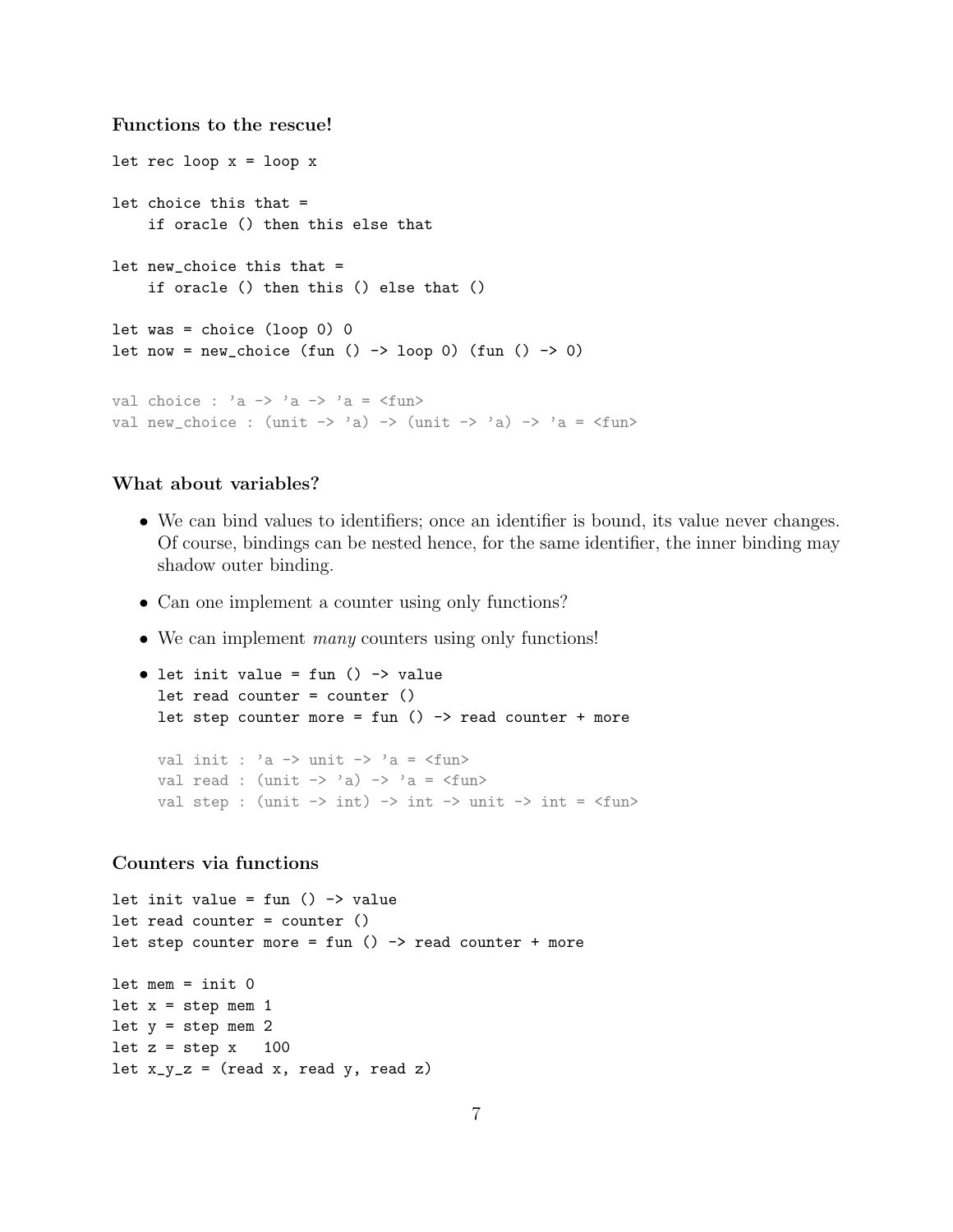```
val init : 'a \rightarrow unit \rightarrow 'a = \langlefun>
val read : (unit \rightarrow 'a) \rightarrow 'a = \langle fun \rangleval step : (unit \rightarrow int) \rightarrow int \rightarrow unit \rightarrow int = \langle fun \rangleval mem : unit \rightarrow int = \langlefun>
val x : unit \rightarrow int = \langle fun \rangleval y : unit \rightarrow int = \langle fun \rangleval z : unit \rightarrow int = \langlefun\rangleval x_{y_{z}} = \int \int \frac{1}{x} \, dx : int * int * int = (1, 2, 101)
```
#### Programming by pattern-matching

```
type 'a table = (\text{string} * 'a) list
let rec lookup key table =
    match table with
          [] -> None
        | (name, value) :: rest ->
          if key = name then Some value
                         else lookup key rest
type color = Red | Yellow | Green
let fruits = [("banana", Yellow); ("guava", Green)]
let this = lookup "guava" fruits
```

```
let that = lookup "mango" fruits
```

```
val lookup : 'a -> ('a * 'b) list -> 'b option = <fun><br>val fruits : (string * color) list = [("banana", Yellow); ("guava", Green)]<br>val this : color option = Some Green
val that : color option = None
```
List reversal: two examples

```
• let rec reverse list =
      match list with
             [] \rightarrow []| head :: tail -> (reverse tail) @ [head]
• let reverse list =
      let rec rev rest accumulator =
          match rest with
                 [] -> accumulator
               | hd :: tl -> rev tl (hd :: accumulator)
   in
      rev list []
```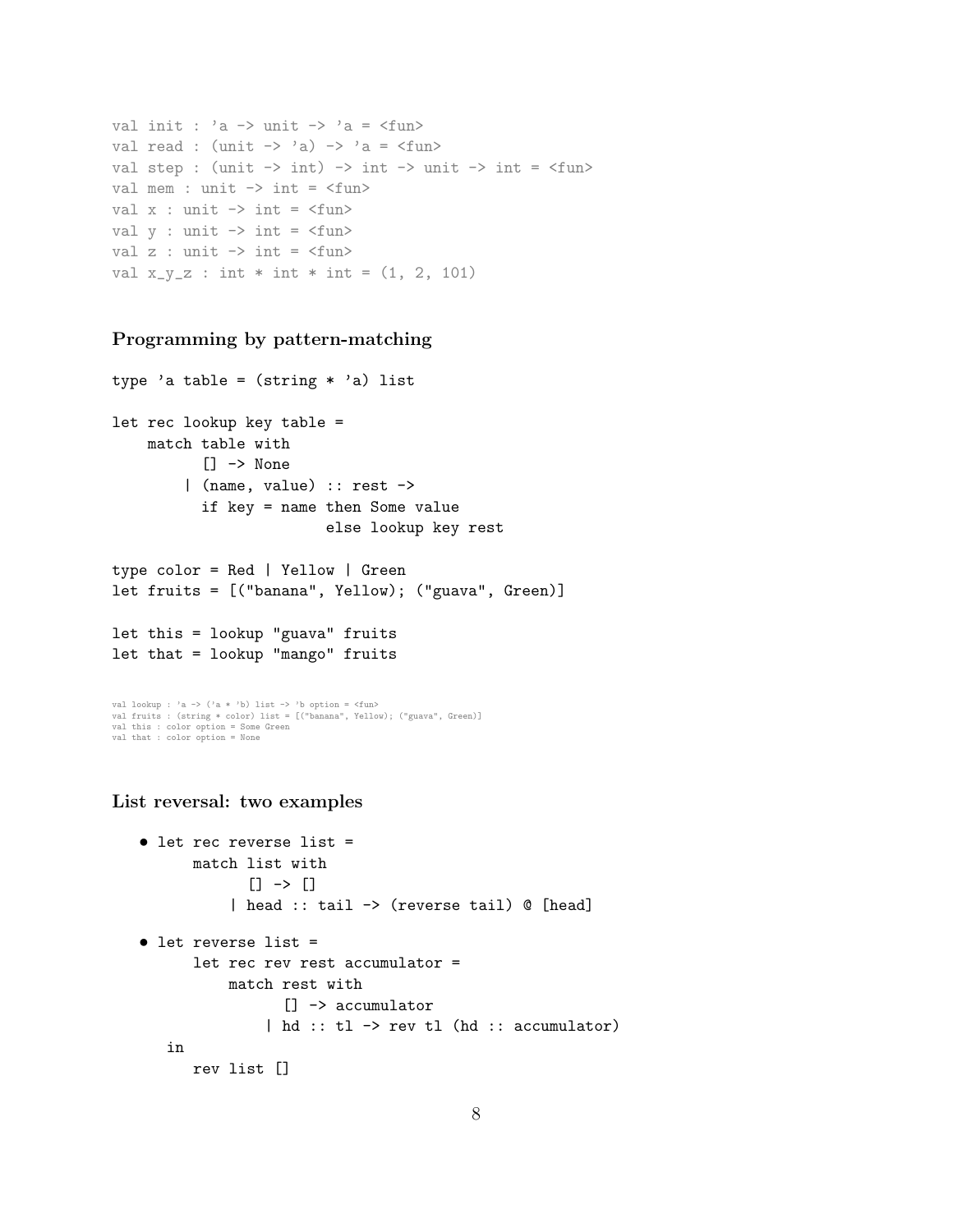• Both have type:

val reverse : 'a list -> 'a list = <fun>

• Which one is better?

# Functions over lists

```
let rec filter p list =
    match list with
           [] -> []
         | head :: tail -> if p head then head :: (filter p tail)
                                         else filter p tail
let rec append front rear =
    match front with
           [] -> rear
         | head :: tail -> head :: (append tail rear)
let this = filter (fun n \rightarrow n \mod 2 = 0) [1; 2; 3]
let that = append [1; 2; 3] [100; 101; 102]
val filter : ('a \rightarrow bool) \rightarrow 'a list \rightarrow 'a list = \langle fun \rangleval append : 'a list \rightarrow 'a list \rightarrow 'a list = \tanval this : int list = [2]
val that : int list = [1; 2; 3; 100; 101; 102]
```
#### User-defined type constructors

type 'a tree = Leaf | Node of 'a \* 'a tree \* 'a tree

- tree is a type constructor: it construct a type  $\alpha$  tree whenever given a type  $\alpha$ .
- Leaf and Node are the two value constructors for type  $\alpha$  tree.

Leaf: 'a tree Node: 'a \* 'a tree \* 'a tree -> 'a tree

• In O'Caml, type constructors start with lower-case letters; value constructors start with upper-case letters.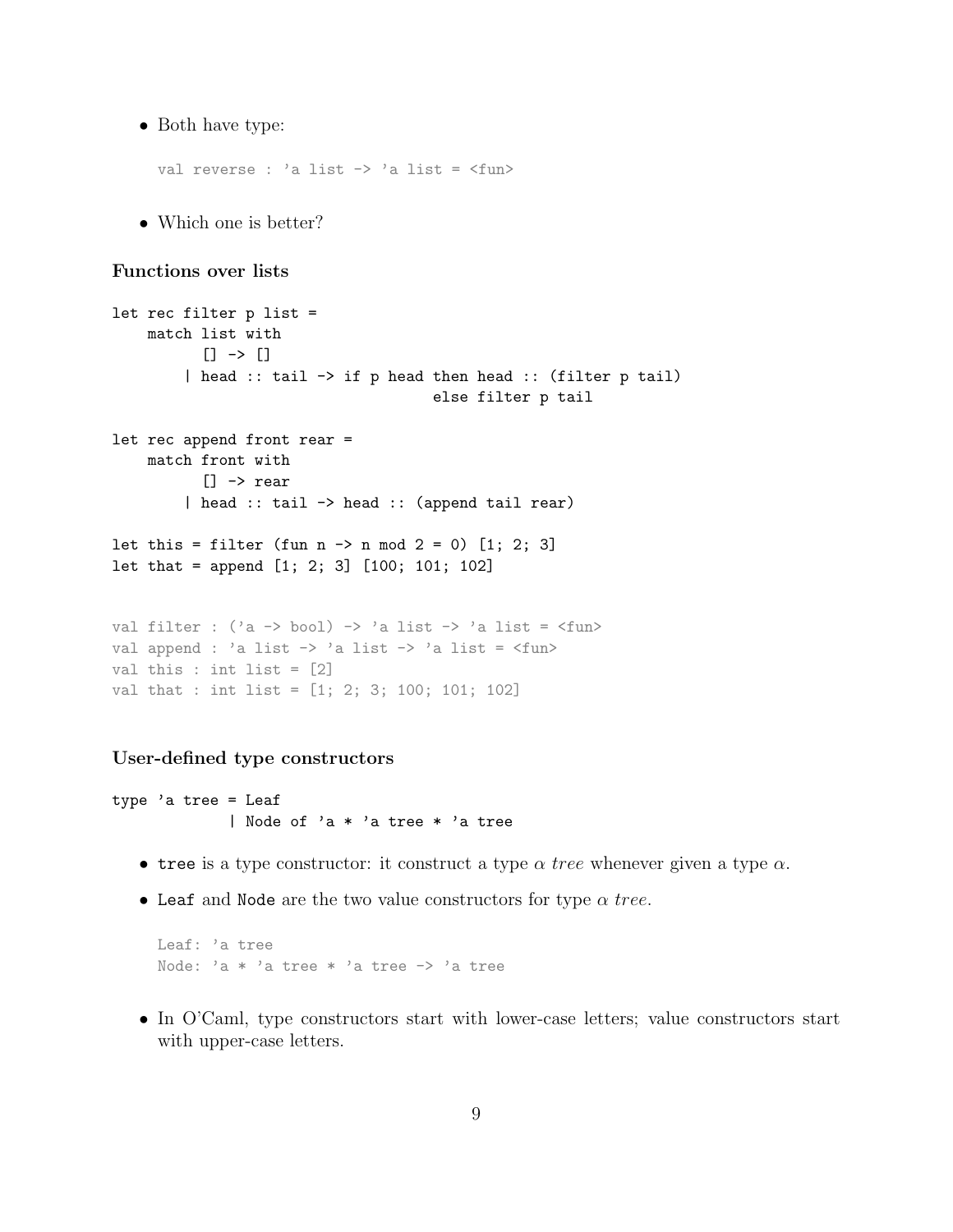• In O'Caml, type constructors and value constructors are unary. Type construction uses postfix notation; value construction, prefix.

Some (Node (1, Node (0, Leaf, Leaf), Node (2, Leaf, Leaf)))

has type

int tree option

# Functions over trees

```
let rec swap tree =
    match tree with
          Leaf -> Leaf
        | Node (here, left, right) ->
          Node (here, swap right, swap left)
let rec insert key tree =
    match tree with
          Leaf -> Node (key, Leaf, Leaf)
        | Node (here, left, right) ->
          if key < here
             then Node (here, insert key left, right)
             else Node (here, left, insert key right)
val swap : 'a tree -> 'a tree = <fun>
val insert : a \rightarrow a tree -> a \text{ tree} = \text{min}Functions over trees, continued
let rec build f s =
    match f s with
          None -> Leaf
        | Some (a, left, right) ->
```

```
let range (low, high) =
   if low > high
       then None
       else let mid = (low + high) / 2 inSome (mid, (low, mid - 1), (mid + 1, high))
let tree1to7 = build range (1, 7)
```
Node (a, build f left, build f right)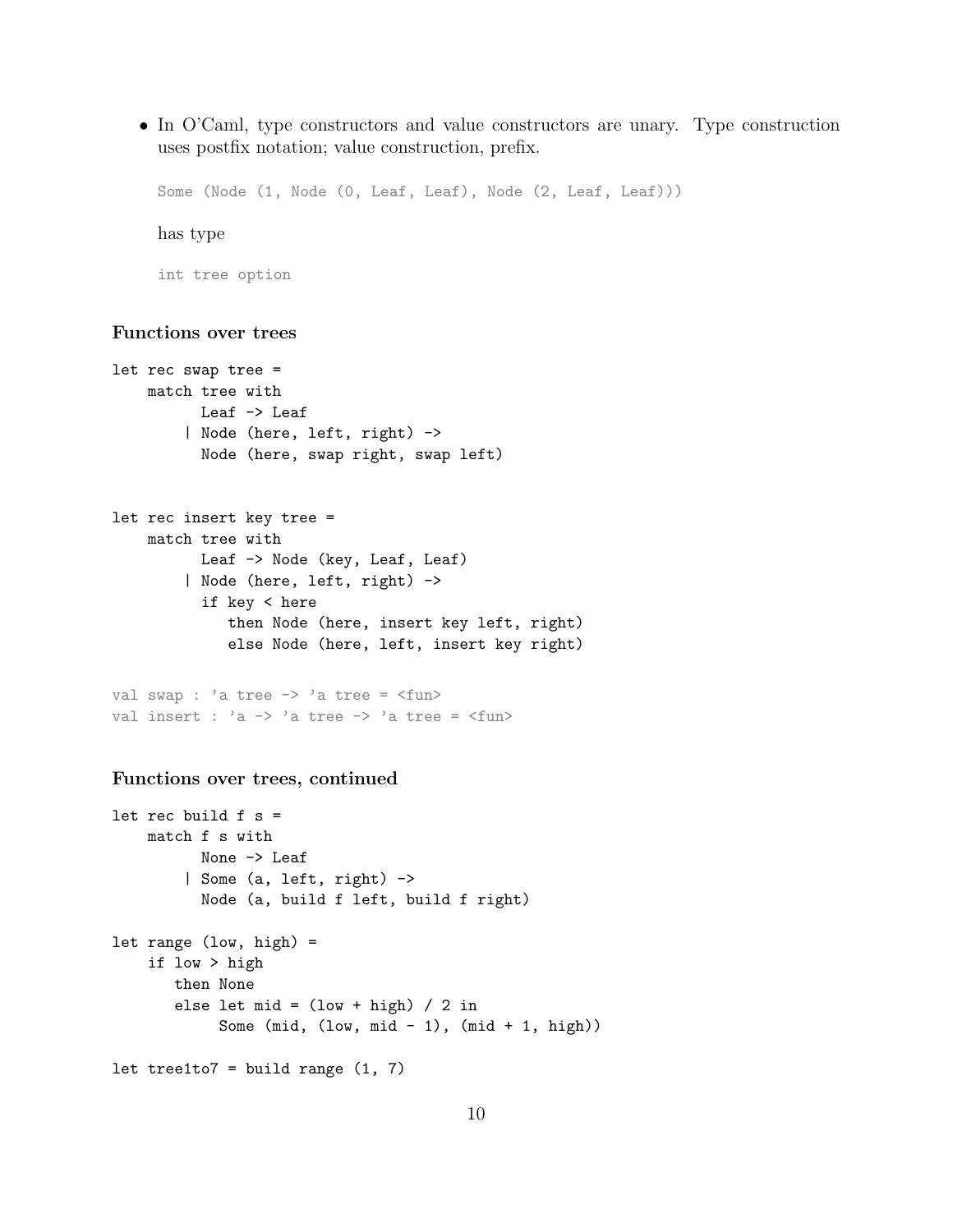val build : ('a -> ('b \* 'a \* 'a) option) -> 'a -> 'b tree = <fun><br>val range : int \* int -> (int \* (int \* int) \* (int \* int) option = <fun><br>val treetto7 : int tree = Node (4, Node (5, Node (5, Leaf, Leaf), Node (7, Leaf, L

# 2 Fold/unfold functions; Parametric modules

# 2.1 Fold/unfold functions for data types

Functions over lists, re-visited

```
let rec filter p list =
    match list with
           [] -> []| head :: tail \rightarrowif p head then head :: (filter p tail)
                      else filter p tail
let rec append front rear =
    match front with
           [] \rightarrow rear
         | head :: tail -> head :: (append tail rear)
```
- Both functions work on lists in a bottom-up manner.
- What is the base case, and what is the inductive step?

# Fold function for lists

```
let rec fold (base, step) list =
    match list with
           \Box -> base
         | hd :: tl -> step (hd, fold (base, step) tl)
let filter p list =
    let step (hd, acc) = if p hd then (hd :: acc) else accin
    fold ([], step) list
let append front rear =
    fold (rear, fun (hd, acc) \rightarrow hd :: acc) front
val fold : 'a * ('b * 'a -> 'a) -> 'b list -> 'a = <fun>
val filter : ('a \rightarrow bool) \rightarrow 'a list \rightarrow 'a list = \langle func \rangleval append : 'a list -> 'a list -> 'a list = <fun>
```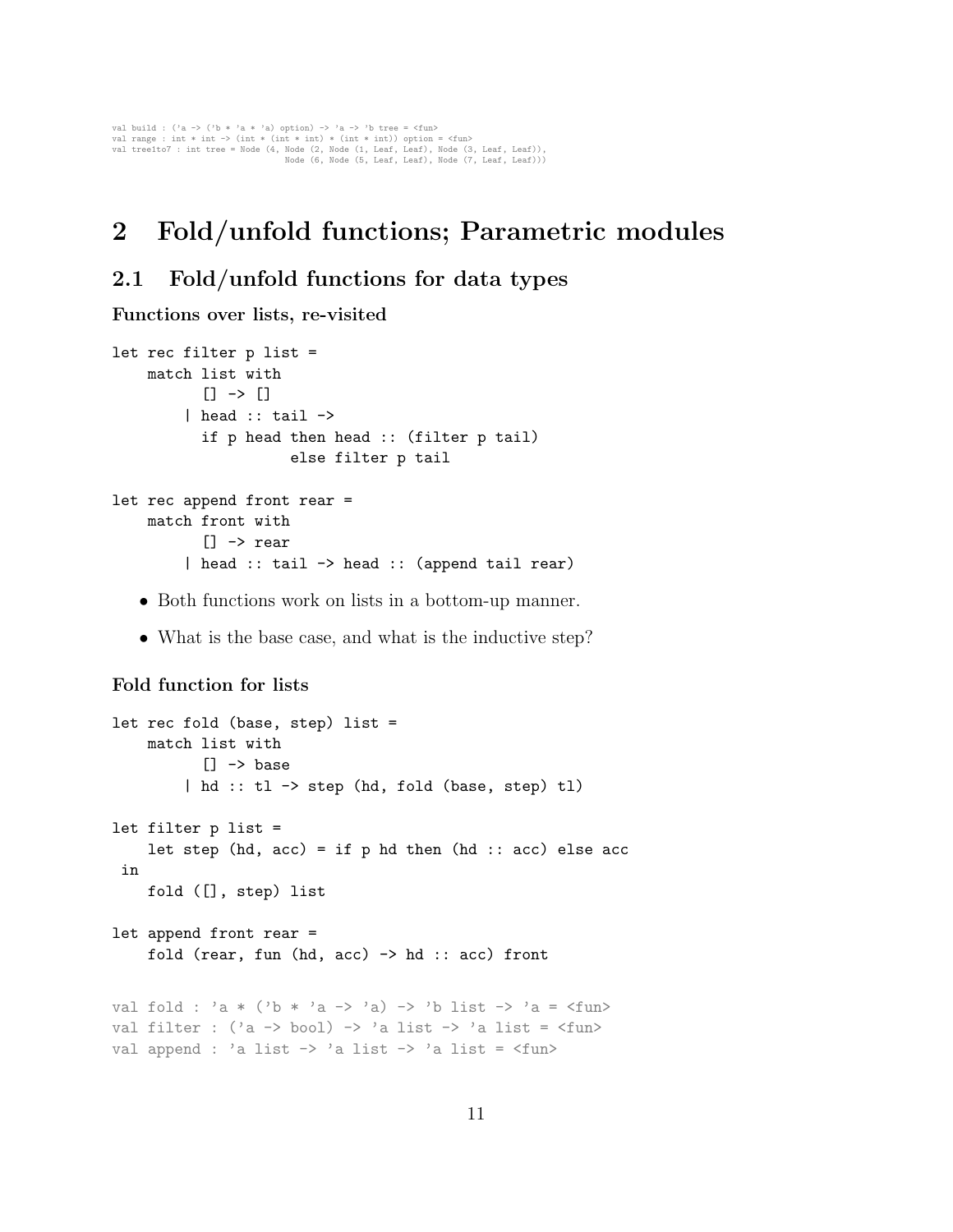Fold function for trees

```
let rec swap tree =
    match tree with
          Leaf -> Leaf
        | Node (here, left, right) ->
          Node (here, swap right, swap left)
let rec fold (base, step) tree =
    match tree with
          Leaf -> base
        | Node (here, left, right) ->
          step (here, fold (base, step) left,
                      fold (base, step) right)
let swap' tree = fold (Leaf,
    fun (here, left, right) -> Node (here, right, left)) tree
val fold : 'b * ('a * 'b * 'b -> 'b) -> 'a tree -> 'b = \times fun>
```
#### What is a tree, anyway?

fold : 'b \* ('a \* 'b \* 'b -> 'b) -> 'a tree -> 'b

- A tree of type  $\alpha$  tree is a value that can be folded.
- Whenever given a base value of type  $\beta$ , and an inductive function of type  $\alpha \times \beta \times \beta \rightarrow \beta$ , a tree can be folded into a value of type  $\beta$ .

#### A new data type for trees

```
type ('a, 'b) t = Leaf
                | Node of 'a * 'b * 'b
type 'a tree = Rec of ('a, 'a tree) t
let rec fold f tree =
   match tree with
          Rec Leaf -> f Leaf
        | Rec (Node (here, left, right)) ->
            f (Node (here, fold f left, fold f right))
type ('a, 'b) t = Leaf | Node of 'a * 'b * 'b
type 'a tree = Rec of ('a, 'a tree) t
val fold : ((a, 'b) t -> 'b) -> 'a tree -> 'b =<fun>
```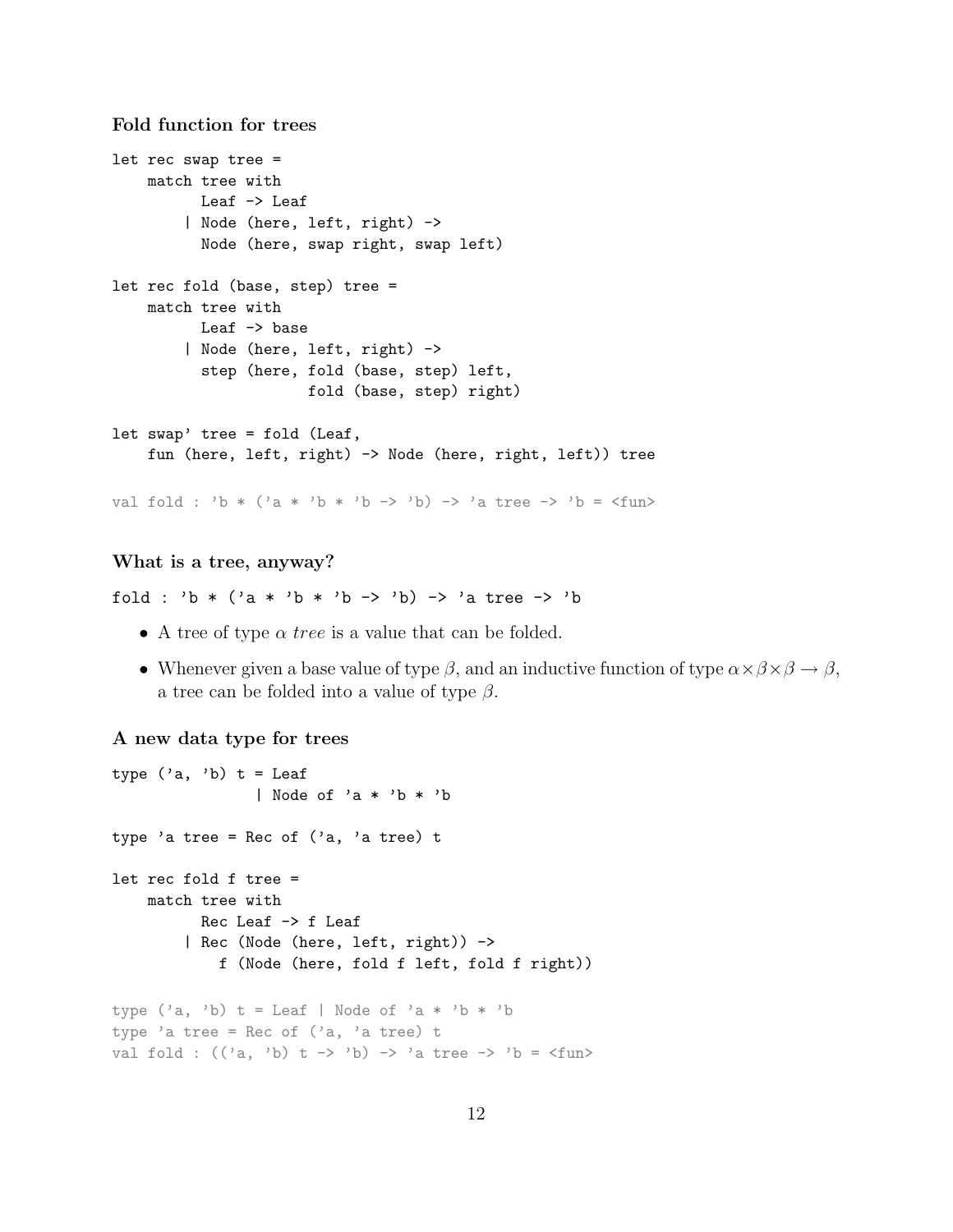```
A new swap function
let swap tree =
     let f t = match t with Leaf \rightarrow Rec Leaf
                                     | Node (here, left, right) ->
                                Rec (Node (here, right, left))
 in
       fold f tree
let tree123 = Rec (Node (2, Rec (Node (1, Rec Leaf, Rec Leaf)),
                                         Rec (Node (1, Rec Leaf, Rec Leaf))))
let tree321 = swap tree123val swap : 'a tree -> 'a tree = <fun>
val tree123 : int tree =
Rec (Node (2, Rec (Node (1, Rec Leaf, Rec Leaf)),
            Rec (Node (1, Rec Leaf, Rec Leaf))))
val tree321 : int tree =
  Rec (Node (2, Rec (Node (1, Rec Leaf, Rec Leaf)),
Rec (Node (1, Rec Leaf, Rec Leaf))))
```
Look at a tree this way!

```
type ('a, 'b) t = Leaf | Node of 'a * 'b * 'b
type 'a tree = Rec of ('a, 'a tree) t
```
val fold :  $((a, 'b) t -> 'b) -> 'a tree -> 'b =$ 

- Type constructor  $(\alpha, \beta)$  t defines (the only) two forms of a tree node.
- Type constructor  $\alpha$  tree defines a tree as a recursive structure via type constructor  $(\alpha, \beta)$  t. The recursion occurs at the second type argument to t.
- A function of type  $(\alpha, \beta)$   $t \to \beta$  comprises both the base case and the inductive step necessary for folding a value of type  $\alpha$  tree to a value of type  $\beta$ .

## A new data type for trees, continued

```
type ('a, 'b) t = Leaf
                | Node of 'a * 'b * 'b
type 'a tree = Rec of ('a, 'a tree) t
let rec unfold g seed =
    match g seed with
          Leaf -> Rec Leaf
        | Node (here, left, right) ->
    Rec (Node (here, unfold g left, unfold g right))
```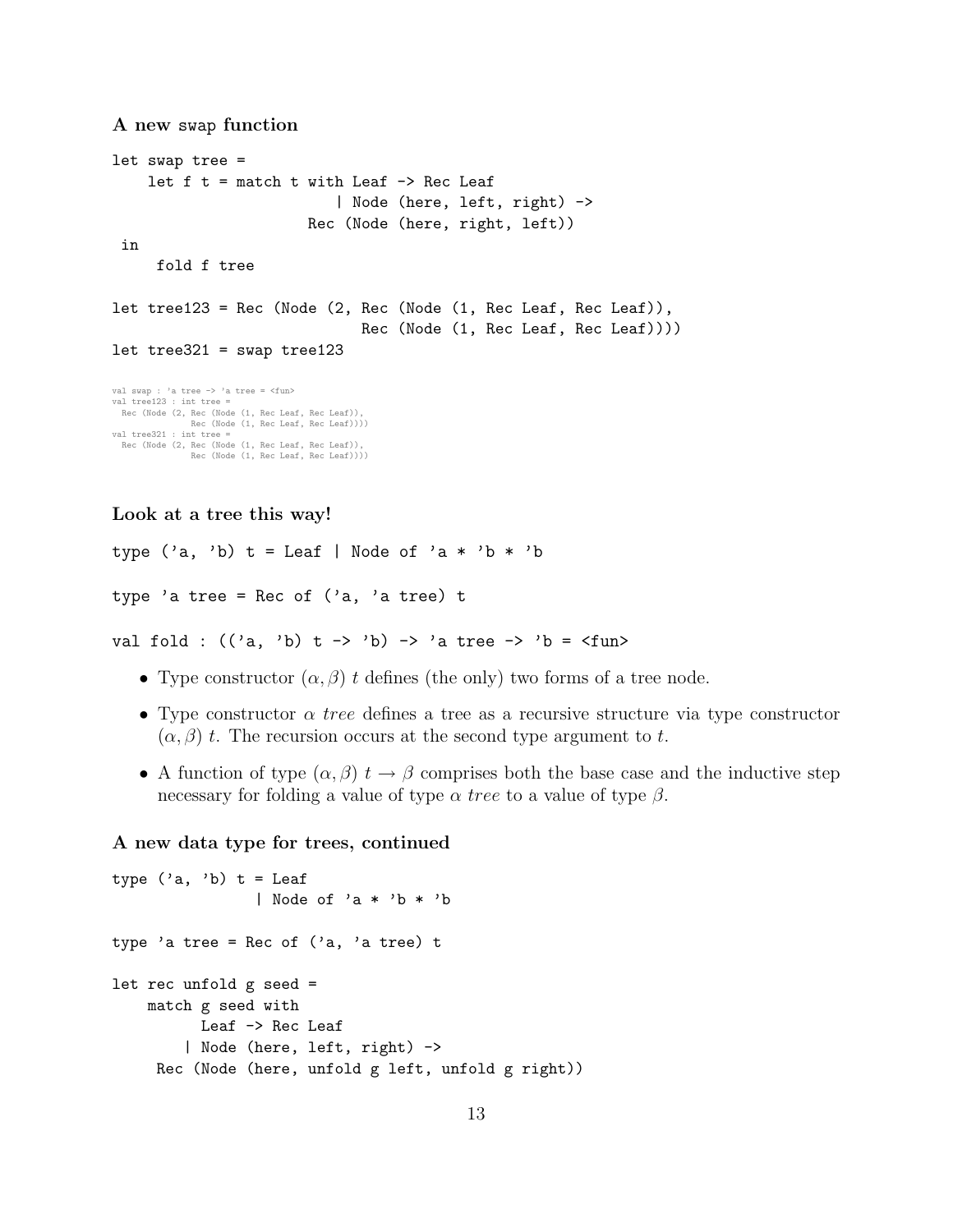```
type ('a, 'b) t = Leaf | Node of 'a * 'b * 'b
type 'a tree = Rec of ('a, 'a tree) t
val unfold : ('a \rightarrow ('b, 'a) t) \rightarrow 'a \rightarrow 'b tree = \langle fun \rangle
```
# We saw this before!

```
let rec build f s =
   match f s with
          None -> Leaf
        | Some (a, left, right) ->
          Node (a, build f left, build f right)
let range (low, high) =
    if low > high
       then None
       else let mid = (low + high) / 2 inSome (mid, (low, mid - 1), (mid + 1, high))
```

```
let tree1to7 = build range (1, 7)
```
val build : ('a -> ('b \* 'a \* 'a) option) -> 'a -> 'b tree = <fun> val range : int \* int -> (int \* (int \* int) \* (int \* int)) option = <fun> val tree1to7 : int tree = Node (4, Node (2, Node (1, Leaf, Leaf), Node (3, Leaf, Leaf)), Node (6, Node (5, Leaf, Leaf), Node (7, Leaf, Leaf)))

# Rewrite it using unfold

val tree1to7 : ...

```
let rec unfold g seed =
     match g seed with
             Leaf -> Rec Leaf
           | Node (here, left, right) ->
      Rec (Node (here, unfold g left, unfold g right))
let range (low, high) =
     if low > high
         then Leaf
         else let mid = (low + high) / 2 inNode (mid, (low, mid - 1), (mid + 1, high))
let balanced = unfold range
let tree1to7 = balanced (1, 7)val unfold : ('a -> ('b, 'a) t) -> 'a -> 'b tree = <fun>
val range : int * int -> (int, int * int) t = <fun>
val balanced : int * int \rightarrow int tree = \langlefun\rangle
```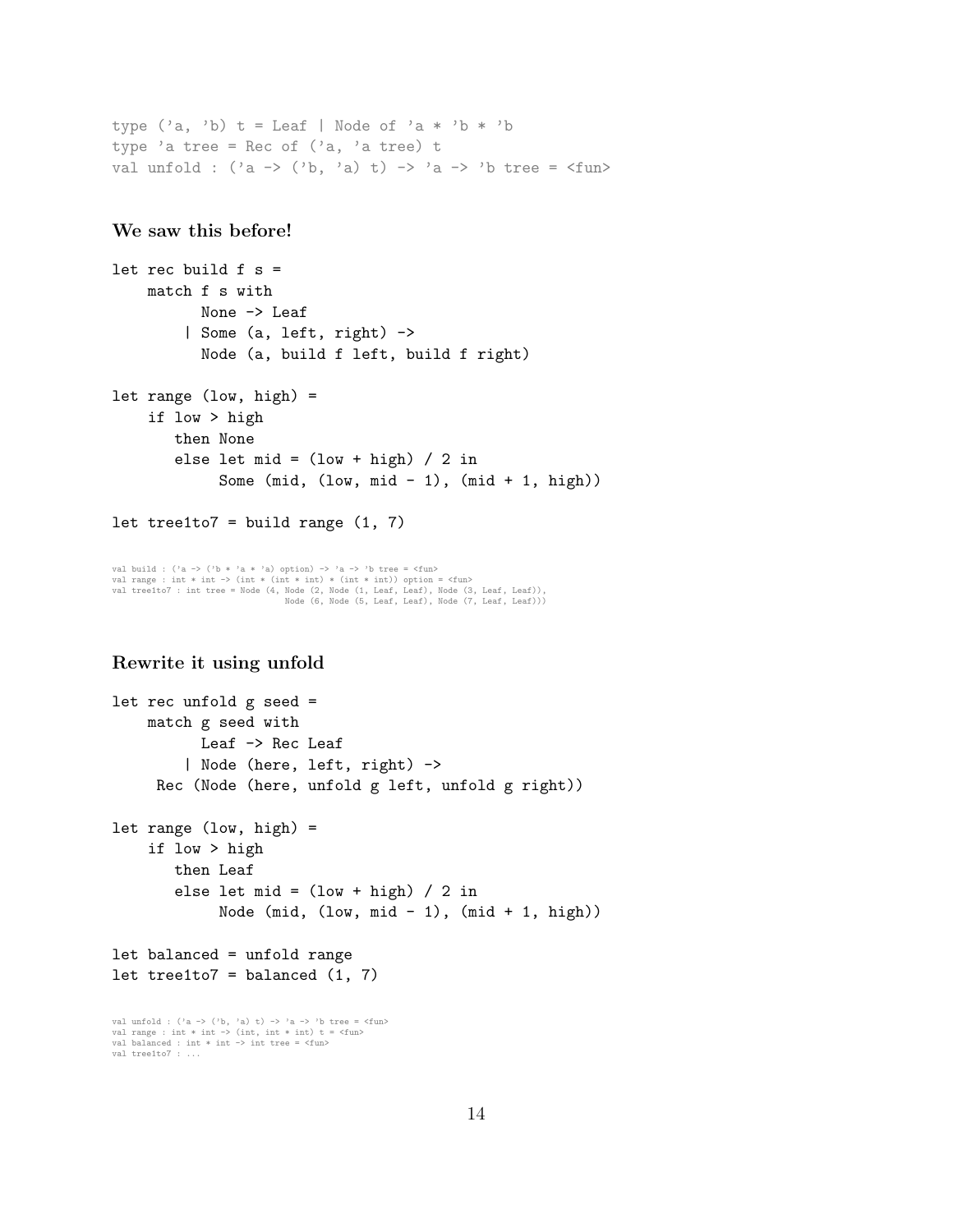Look at a tree the other way!

type ('a, 'b)  $t =$  Leaf | Node of 'a \* 'b \* 'b

type 'a tree = Rec of  $('a, 'a tree)$  t

val unfold :  $('b \rightarrow ('a, 'b) t) \rightarrow 'b \rightarrow 'a$  tree =  $\langle fun \rangle$ 

- Type constructor  $(\alpha, \beta)$  t defines (the only) two forms of a tree node.
- Type constructor  $\alpha$  tree defines a tree as a recursive structure via type constructor  $(\alpha, \beta)$  t. The recursion occurs at the second type argument to t.
- A function of type  $\beta \to (\alpha, \beta)$  t comprises the co-inductive step necessary for unfolding a value of type  $\beta$  to a value of type  $\alpha$  tree.

#### Fold and unfold for trees

```
let rec fold f tree =
     match tree with
             Rec Leaf -> f Leaf
           | Rec (Node (here, left, right)) ->
                f (Node (here, fold f left, fold f right))
let rec unfold g seed =
     match g seed with
             Leaf -> Rec Leaf
           | Node (here, left, right) ->
      Rec (Node (here, unfold g left, unfold g right))
val fold : ((a, 'b) t \rightarrow 'b) \rightarrow 'a tree \rightarrow 'b = \langle fun \rangleval unfold : (\overline{a} \rightarrow (\overline{b}, \overline{a}) \overline{t}) \rightarrow \overline{a} \rightarrow \overline{b} tree = \langle fun \rangle
```
Functions fold and unfold look strangely similar to each other!

Fold and unfold for trees, the third round (I)

```
type ('a, 'b) t = Leaf
               | Node of 'a * 'b * 'b
let map (f, g) t =
   match t with Leaf -> Leaf
              | Node (h, l, r) -> Node (f h, g l, g r)
type 'a tree = Rec of ('a, 'a tree) t
let down (Rec t) = tlet up t = Rec t
```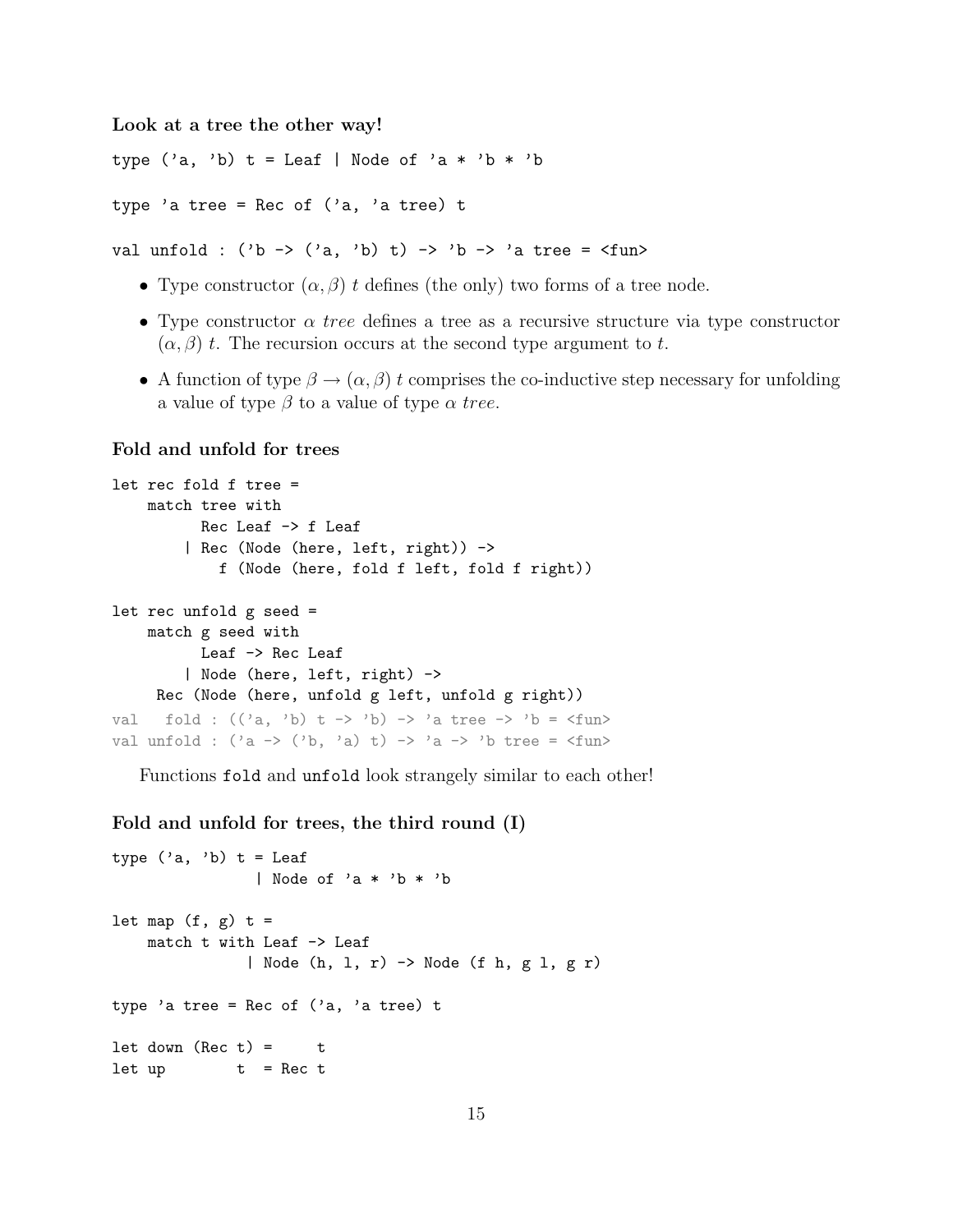```
val map : ('a->'b) * ('c->'d) -> ('a,'c) + -> ('b,'d) + = <fun>val down : 'a tree \rightarrow ('a, 'a tree) t = \langlefun>
val up : (2a, 2a) tree) t -> 2a tree = \langlefun>
```
Fold and unfold for trees, the third round (II)

```
type ('a, 'b) t = Leaf
                  | Node of 'a * 'b * 'b
type 'a tree = Rec of ('a, 'a tree) t
let id x = xlet rec fold f tree = f (map (id, fold f) (down tree))
let rec unfold g seed = up (map (id, unfold g) ( g seed))
val id : 'a \rightarrow 'a = \langlefun>
val fold : ((a, 'b) t -> 'b) -> 'a tree -> 'b =<fun>val unfold : ('a \rightarrow ('b, 'a) t) \rightarrow 'a \rightarrow 'b tree = \langle fun \rangle
```
# Fold and unfold for trees — ever more functional!

Fold and unfold are functions that each takes in a (basis) function as the argument and return a (tree) function as the result.

let  $(\text{$})$  f g x = f  $(g \text{ x})$ let rec fold f tree =  $(f * map (id, fold f) * down)$  tree let rec unfold g seed = (up  $\frac{1}{2}$  map (id, unfold g)  $\frac{1}{2}$  g) seed let this = fold up let that = unfold down val (  $\$$  ) : ('a -> 'b) -> ('c -> 'a) -> 'c -> 'b = <fun> val fold :  $((a, 'b) t \rightarrow 'b) \rightarrow 'a tree \rightarrow 'b = \langle fun \rangle$ val unfold :  $(\lambda a \rightarrow (\lambda b, \lambda a) t) \rightarrow \lambda a \rightarrow \lambda b$  tree =  $\langle f$ un> val this : 'a tree  $\rightarrow$  'a tree =  $\langle$ fun>

What is this, and what is that?

val that : 'a tree  $\rightarrow$  'a tree =  $\langle$ fun>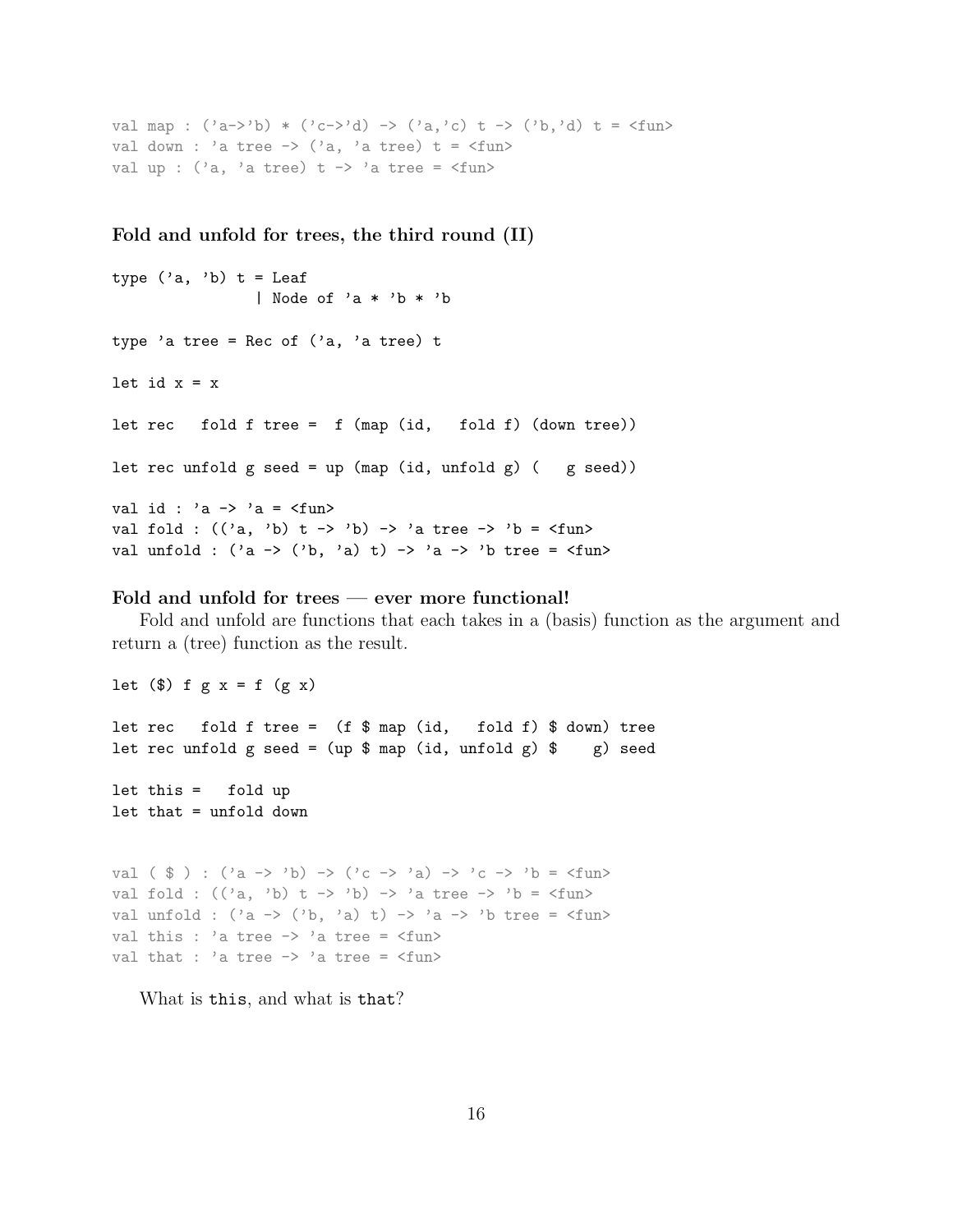# Functional diagram for fold

In the diagram, functions are arrows, and types are objects.

$$
\alpha \, tree \xrightarrow{\text{down}} (\alpha, \alpha \, tree) \, t
$$
\n
$$
\text{fold } f \qquad \qquad \text{map } (\text{id}, \text{fold } f)
$$
\n
$$
\beta \longleftarrow f \qquad (\alpha, \beta) \, t
$$

let rec fold f tree =  $(f $ map (id, fold f) $ down)$  tree

# Functional diagram for unfold

In the diagram, functions are arrows, and types are objects.

$$
\beta \longrightarrow (\alpha, \beta) t
$$
\nunfold  $f$ 

\n
$$
\alpha \text{ tree } \longleftarrow \text{ up}
$$
\n
$$
(\alpha, \alpha \text{ tree}) t
$$

let rec unfold g seed =  $(up $ map (id, unfold g) $ g)$  seed Let's not forget lists! type  $('a, 'b)$  t = Null | Cons of 'a \* 'b type 'a list = Rec of  $('a, 'a list)$  t let rec fold f list =  $(f \$  map (id, fold f)  $\$  down) list let rec unfold g seed = (up  $\frac{1}{2}$  map (id, unfold g)  $\frac{1}{2}$  g) seed  $\alpha$  liet  $\frac{\text{down}}{\text{max}} (\alpha, \alpha \text{ list}) t$  β  $\frac{g}{\sqrt{g}}$  ( $\alpha$ ,  $\beta$ ) t

$$
\begin{array}{c}\n\alpha \text{ list} & \xrightarrow{\alpha} (\alpha, \alpha \text{ list}) \text{ } t \\
\text{fold } f \text{ map } (\text{id}, \text{fold } f) \text{ and } f \text{ map } (\text{id}, \text{unfold } f) \text{ and } f \text{ map } (\text{id}, \text{unfold } f) \text{ and } f \text{ map } (\text{id}, \text{unfold } f) \text{ and } f \text{ map } (\text{id}, \text{valid}) \text{ and } f \text{ map } (\text{id}, \text{valid}) \text{ and } f \text{ map } (\text{id}, \text{valid}) \text{ and } f \text{ map } (\text{id}, \text{valid}) \text{ and } f \text{ map } (\text{id}, \text{valid}) \text{ and } f \text{ map } (\text{id}, \text{valid}) \text{ and } f \text{ map } (\text{id}, \text{valid}) \text{ and } f \text{ map } (\text{id}, \text{valid}) \text{ and } f \text{ map } (\text{id}, \text{valid}) \text{ and } f \text{ map } (\text{id}, \text{valid}) \text{ and } f \text{ map } (\text{id}, \text{valid}) \text{ and } f \text{ map } (\text{id}, \text{valid}) \text{ and } f \text{ map } (\text{id}, \text{valid}) \text{ and } f \text{ map } (\text{id}, \text{valid}) \text{ and } f \text{ map } (\text{id}, \text{valid}) \text{ and } f \text{ map } (\text{id}, \text{valid}) \text{ and } f \text{ map } (\text{id}, \text{valid}) \text{ and } f \text{ map } (\text{id}, \text{valid}) \text{ and } f \text{ map } (\text{id}, \text{valid}) \text{ and } f \text{ map } (\text{id}, \text{valid}) \text{ and } f \text{ map } (\text{id}, \text{valid}) \text{ and } f \text{ map } (\text{id}, \text{valid}) \text{ and } f \text{ map } (\text{id}, \text{valid}) \text{ and } f \text{ map } (\text{id}, \text{valid}) \text{ and } f \text{ map } (\text{id}, \text{valid}) \text{ and } f \text{ map } (\text{id}, \text{valid}) \text{ and } f \text{ map } (\text{id}, \text{valid}) \text{ and } f \text{ map } (\text{id}, \text{valid}) \text{ and } f \text{ map } (\text{id}, \text{valid}) \text{ and } f \text{ map } (\text{id}, \text{valid}) \text{ and } f \text{ map } (\text{id}, \text{valid}) \text{ and } f \text{ map } (\text{id
$$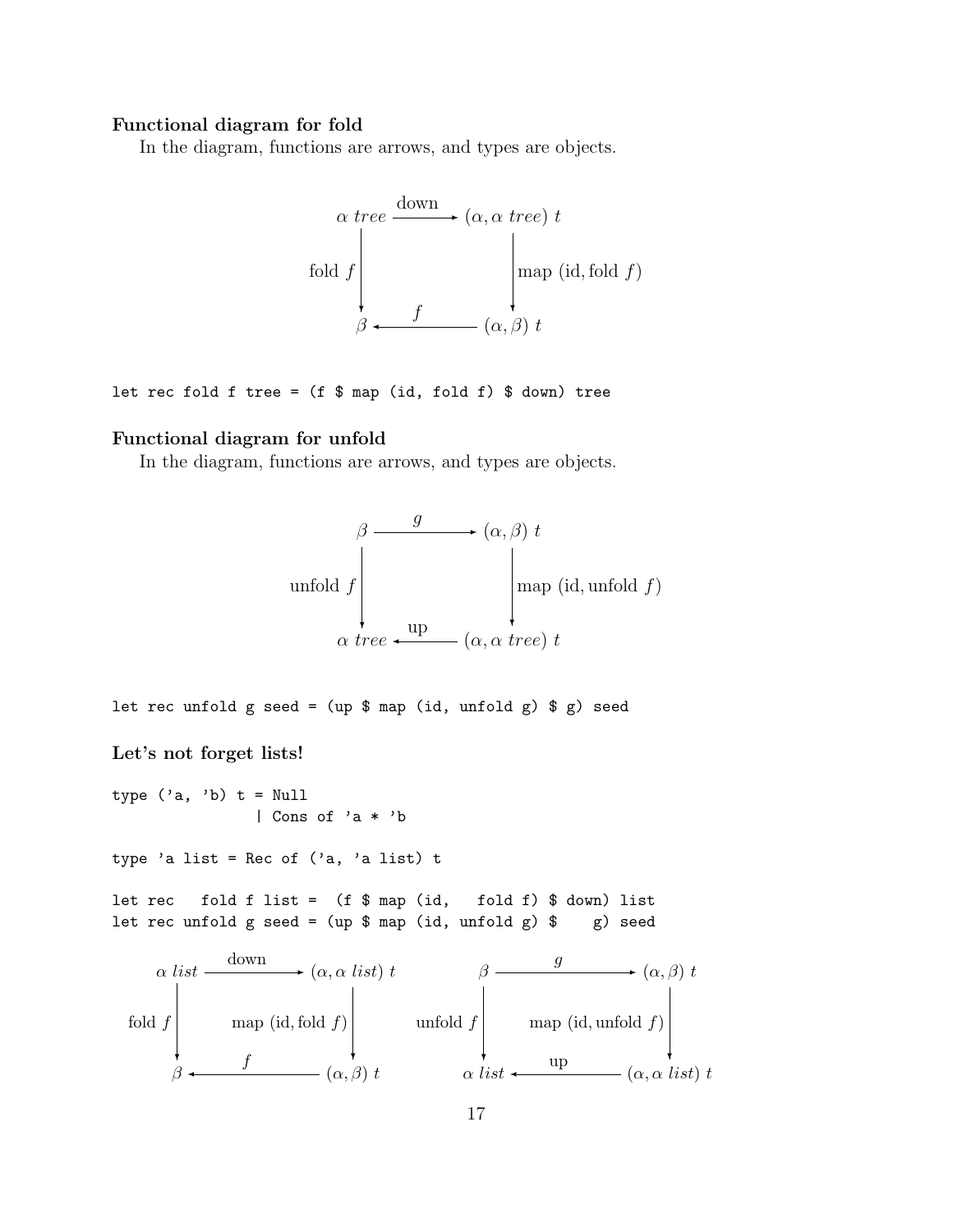# 2.2 Parametric Modules

# Modules

- A module, also called *structure*, packs together related definitions (types, values, and even modules).
- The module name acts as a "name space" to avoid name conflicts.

```
module MyStack =
struct
 type 'a t = 'a list
 let empty = []let push elm stack = elm :: stack
 let pop stack =
     match stack with
            [] -> None
          | head :: tail -> Some (head, tail)
end
let whatever = MyStack.push 1 []
```
# Module interfaces

- A module interface, also called *signature*, specifies which components of a structure are accessible from the outside, and with which type.
- It acts as a contract between the user and the implementer of a module. Interface checking is always enforced in O'Caml.

```
module type STACK =
sig
 type 'a t
 val empty: 'a t
 val push: 'a -> 'a t -> 'a t
 val pop: 'a t \rightarrow ('a * 'a t) option
end
module S: STACK = MyStack
let whatever = S.push 1 S.empty
```
# Parametric modules

• A parametric module, also called *functor*, is a structure parameterized by other structures.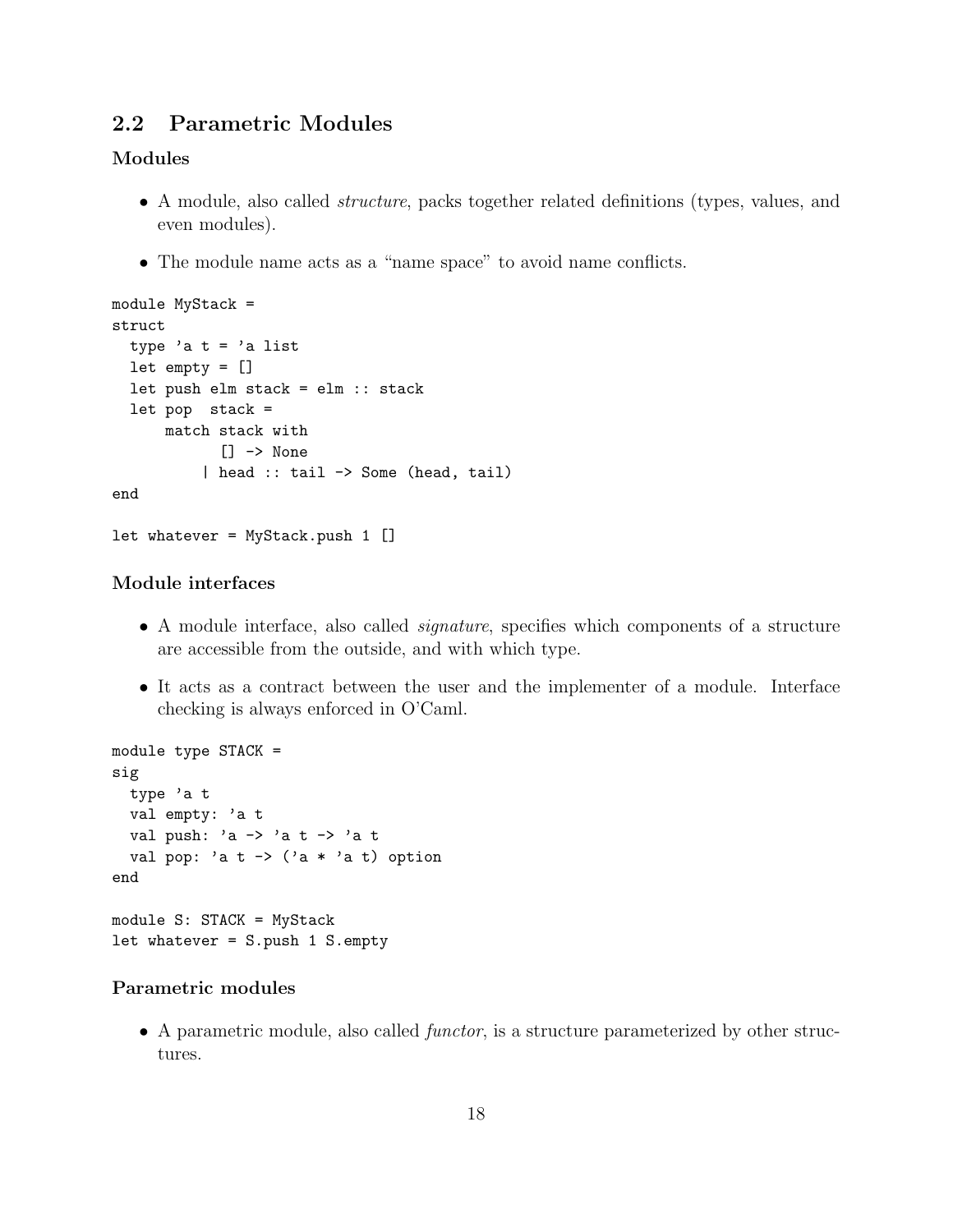• Type sharing and structure sharing constraints can be used to relate the arguments and the result.

```
module type QUEUE = STACK
module type S2Q = functor (S: STACK) -> QUEUE
module MakeQueue: S2Q = functor (S: STACK) ->
struct
  type 'a t = 'a S.t * 'a S.tlet empty = (S.empty, S.empty)
 let push elm (front, rear) = (front, S.push elm rear)
 let pop (front, rear) =
      match S.pop front with
            Some (e, s) \rightarrow Some (e, (s, rear))| None -> ...
end
```
## Tree folding

type  $('a, 'b)$  t = Leaf | Node of 'a \* 'b \* 'b let map  $(f, g)$  t = match t with Leaf -> Leaf | Node (h, l, r) -> Node (f h, g l, g r)

type 'a tree = Rec of  $('a, 'a tree)$  t



#### List folding

```
type ('a, 'b) t = Null
                | Cons of 'a * 'b
let map (f, g) t =
    match t with Null -> Null
```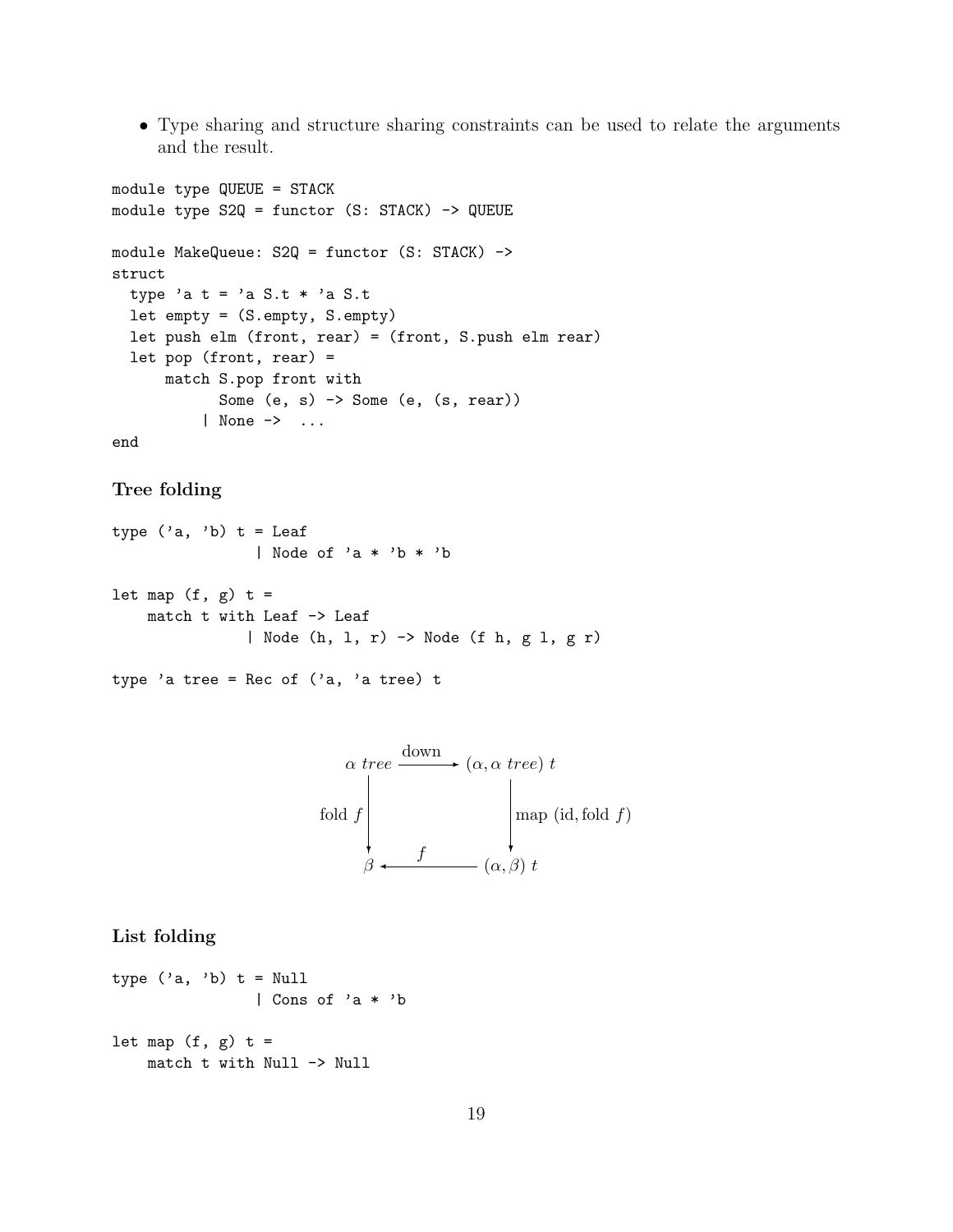```
| Cons (hd, tl) -> Cons (f hd, g tl)
```
type 'a list = Rec of  $('a, 'a list)$  t

$$
\alpha \text{ list} \xrightarrow{\text{down}} (\alpha, \alpha \text{ list}) \text{ } t
$$
\n
$$
\text{fold } f \qquad \qquad \downarrow \text{map } (\text{id}, \text{fold } f)
$$
\n
$$
\beta \longleftarrow f \qquad (\alpha, \beta) \text{ } t
$$

# A fold for all seasons?

- Wanted: A way to describe the derivation of a unary type constructor by recursing over a binary type constructor, and to define the accompanying fold function at the same time.
- This is exactly what a parametric module can do!
- Input: a module with a binary type constructor and its map function.
- Output: a module with a unary type constructor, its map function, and its fold and unfold functions.

#### Module interfaces FUN and FIX

```
module type FUN =
sig
  type ('a, 'u) t
  val map: ('a \rightarrow 'b) * ('u \rightarrow 'v) \rightarrow ('a, 'u) t \rightarrow ('b, 'v) tend
module type FIX =
sig
  module Base: FUN
  type 'a t = Rec of ('a, 'a t) Base.tval down: 'a t \rightarrow ('a, 'a t) Base.t
  val up: ('a, 'a t) Base.t \rightarrow 'a tval map: ('a \rightarrow 'b) \rightarrow 'a t \rightarrow 'b tval fold: ((a, 'x) Base.t -> 'x) -> 'a t -> 'x
end
```